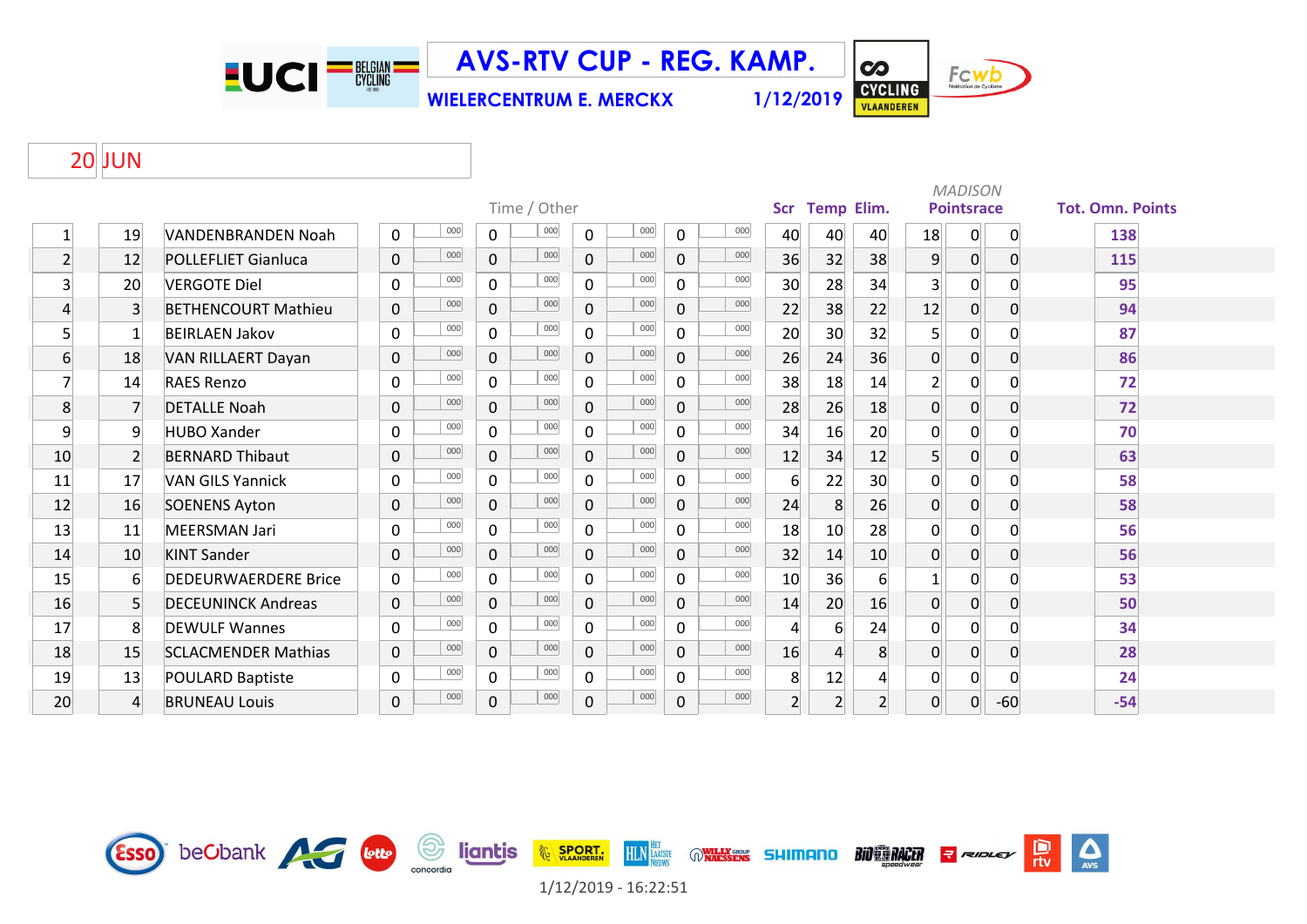

**AVS-RTV CUP - REG. KAMP.**

**WIELERCENTRUM E. MERCKX 1/12/2019**



## 21 EL/U23

|                |    |                          |                            |                |              |              |     |              |     |                          | <b>MADISON</b> |                 |                   |             |          |                         |  |  |  |
|----------------|----|--------------------------|----------------------------|----------------|--------------|--------------|-----|--------------|-----|--------------------------|----------------|-----------------|-------------------|-------------|----------|-------------------------|--|--|--|
|                |    |                          |                            |                | Time / Other |              |     |              |     | <b>Temp Elim.</b><br>Scr |                |                 | <b>Pointsrace</b> |             |          | <b>Tot. Omn. Points</b> |  |  |  |
|                | 46 | <b>WERNIMONT Nicolas</b> | 000<br>$\mathbf 0$         | $\mathbf 0$    | 000          | $\mathbf 0$  | 000 | 0            | 000 | 40                       | 40             | 40              | 16                | 20          | 0        | 156                     |  |  |  |
| $\overline{2}$ | 35 | <b>DEVELTERE Pieter</b>  | 000<br>$\mathsf{O}\xspace$ | $\mathbf 0$    | 000          | $\mathbf{0}$ | 000 | $\Omega$     | 000 | 32                       | 34             | 38              | 23                | 20          |          | 147                     |  |  |  |
| 3              | 32 | <b>CHALEL Yacine</b>     | 000<br>$\mathbf 0$         | $\mathbf 0$    | 000          | $\mathbf 0$  | 000 | $\Omega$     | 000 | 38                       | 36             | 36              | 11                | 20          |          | 141                     |  |  |  |
| 4              | 42 | <b>ROGIER Stef</b>       | 000<br>$\mathbf 0$         | $\mathbf 0$    | 000          | $\mathbf 0$  | 000 | $\Omega$     | 000 | 26                       | 30             | 32              | 8                 | 40          | 0        | 136                     |  |  |  |
| 5              | 39 | <b>OTTEVANGER Bas</b>    | 000<br>$\mathbf 0$         | $\mathbf 0$    | 000          | $\mathbf 0$  | 000 | 0            | 000 | 34                       | 38             | 34              | $\overline{4}$    | 20          |          | 130                     |  |  |  |
| 6              | 43 | <b>STEYAERT Michael</b>  | 000<br>$\mathbf 0$         | $\mathbf 0$    | 000          | $\mathbf 0$  | 000 | 0            | 000 | 36                       | 32             | 30 <sup>°</sup> | 5                 | 20          | 0        | 123                     |  |  |  |
|                | 37 | MOBACH Jarno             | 000<br>$\mathbf 0$         | $\mathbf 0$    | 000          | $\mathbf 0$  | 000 | $\Omega$     | 000 | 24                       | 26             | 24              | 6                 | 20          |          | 100                     |  |  |  |
| 8              | 36 | <b>LITVINOV Dominik</b>  | 000<br>$\mathsf{O}\xspace$ | $\mathbf 0$    | 000          | $\mathbf 0$  | 000 | 0            | 000 | 20                       | 18             | 20              | $\overline{3}$    | 20          | 0        | 81                      |  |  |  |
| 9              | 41 | <b>PEETOOM Nelson</b>    | 000<br>$\mathbf 0$         | $\mathbf 0$    | 000          | $\mathbf 0$  | 000 | 0            | 000 | 30                       | 24             | 22              |                   | $\Omega$    |          | 77                      |  |  |  |
| 10             | 40 | PARIDAENS Jasper         | 000<br>$\mathbf 0$         | $\mathbf 0$    | 000          | $\mathbf 0$  | 000 | 0            | 000 | 22                       | 28             | 26              | $\mathbf 0$       | $\mathbf 0$ |          | 76                      |  |  |  |
| 11             | 38 | NYS Gerald               | 000<br>$\mathbf 0$         | $\mathbf 0$    | 000          | $\mathbf 0$  | 000 | 0            | 000 | 28                       | 20             | 28              | 0                 | 0           |          | 76                      |  |  |  |
| 12             | 33 | <b>DE GEETER Brent</b>   | 000<br>$\mathbf 0$         | $\mathbf{0}$   | 000          | $\mathbf{0}$ | 000 | $\mathbf{0}$ | 000 | 16                       | 22             | 18              | $\mathbf 0$       | $\mathbf 0$ | $\Omega$ | 56                      |  |  |  |
| 13             | 45 | <b>WAEYAERT Arno</b>     | 000<br>0                   | 0              | 000          | $\mathbf 0$  | 000 | 0            | 000 | 18                       | 16             | 12              | 0                 | 0           |          | 46                      |  |  |  |
| 14             | 31 | <b>BIELLO Arélien</b>    | 000<br>$\mathbf 0$         | $\overline{0}$ | 000          | $\mathbf 0$  | 000 | 0            | 000 | 14                       | 12             | 16              | $\mathbf 0$       | $\Omega$    | $\Omega$ | 42                      |  |  |  |
| 15             | 34 | <b>DECOSTER Michaël</b>  | 000<br>$\mathbf 0$         | $\pmb{0}$      | 000          | $\mathsf 0$  | 000 | 0            | 000 | 12                       | 14             | 14              | 0                 | 0           | 0        | 40                      |  |  |  |